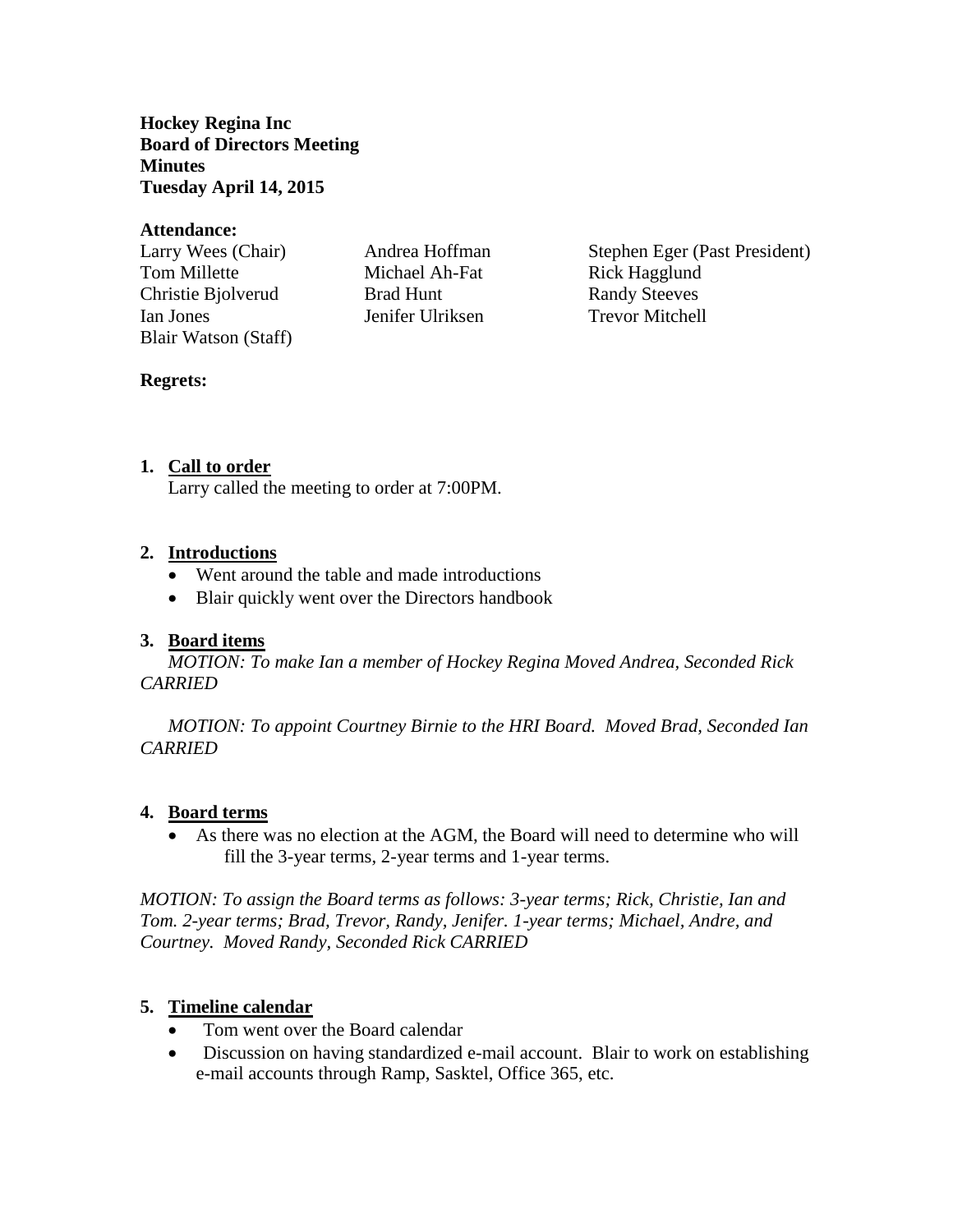## **6. Board Positions**

• Discussion on the assigning of Board positions and what each person's preference.

*MOTION: To appoint the Board positions as follows: Vice President/Finance, Michael; Director Evaluations+ Tournaments, Jenifer; Director Suspensions, Ian; Director Coach/Player Development, Courtney; Director Female, Andrea; Director Midget, Rick; Director Bantam, Brad; Director Pee Wee, Tom; Director Atom, Christie; Director Novice, Trevor; Director Initiation, Randy. Moved Tom, Seconded Lester CARRIED*

## **7. Committees**

• Executive Committee – *MOTION: To appoint Larry, Michael, Brad and Rick to the Executive Committee. Moved Jenifer, Seconded Randy. CARRIED*

• Scholarship Committee – *MOTION: To appoint Tom and Trevor to the Scholarship Committee. Moved Jenifer, Seconded Randy. CARRIED* 

• Associate Review Committee – *MOTION: To appoint Randy, Trevor, Brad and Blair to the Associate Review Committee. Moved Jenifer, Seconded Randy. CARRIED*

- Communication Committee *MOTION: To appoint Christie and Jenifer to the Communication Committee. Moved Jenifer, Seconded Randy CARRIED*
- Bylaw/Regulation Committee *MOTION: To appoint Tom, Michael and Randy to the Bylaw/Regulation Committee. Moved Jenifer, Seconded Randy CARRIED*
- Player/Coach Development Committee *MOTION: To appoint Courtney, Randy and one from female committee to the Player/Coach Development Committee CARRIED*

### **8. Strategic Planning**

 Larry walked the Board through the strategic planning and the progress of the plan.

# **9. Coach feedback update**

- Christie informed the Board that e-mails should be going out within the next week to the membership
- Clear Picture has been collecting Assistant Coach information for each team